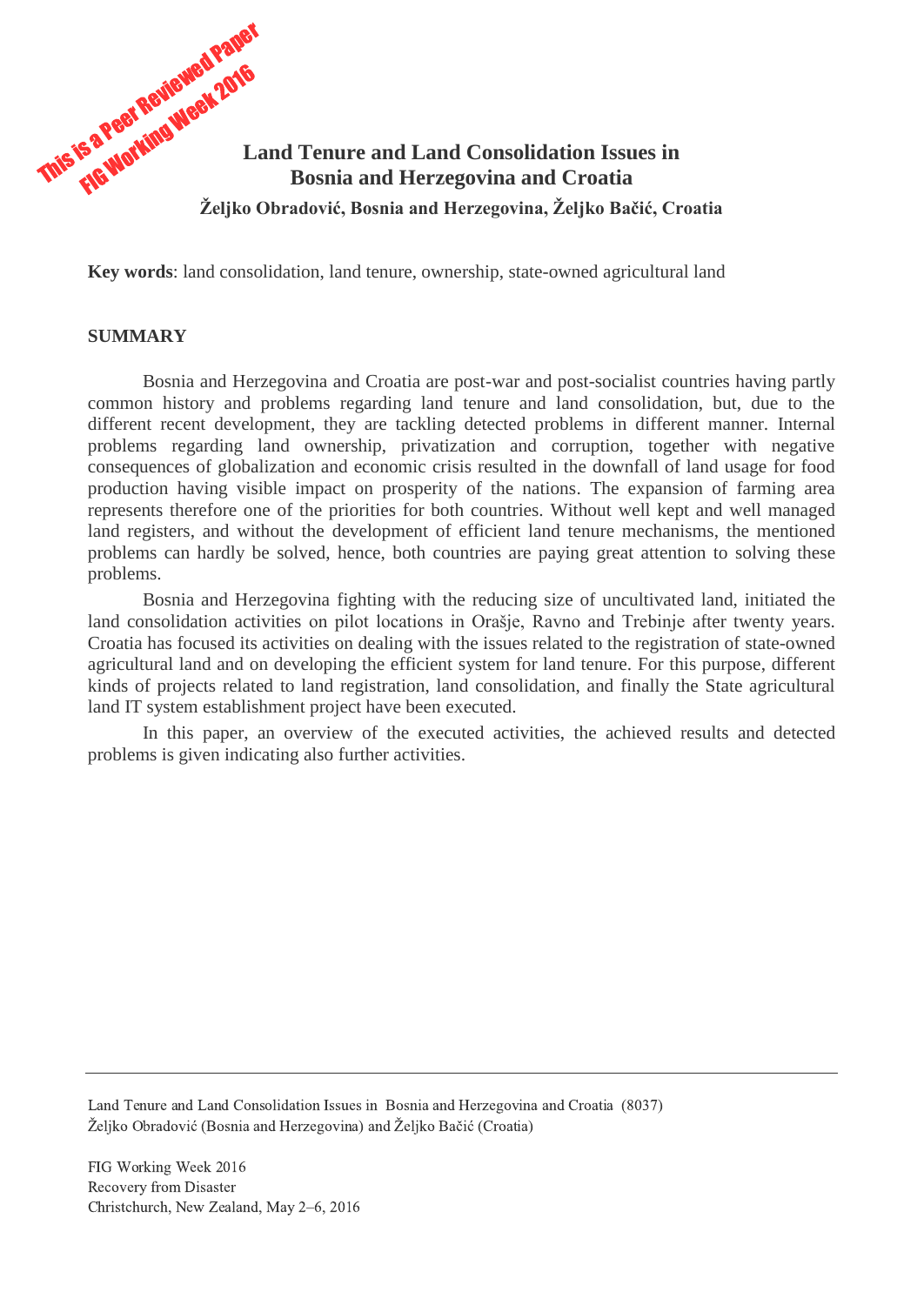# **SAŽETAK**

Bosna i Hercegovina i Hrvatska su države izišle iz rata i socijalizma koje imaju dijelom zajedničku povijest i problem u odnosu na zakup zemljišta i komasacije, koje međutim zbog različitog recentnog razvoja na različite načine rješavaju detektirane problem. Interni problem koji se odnose na vlasništvo nad zemljištem, privatizaciju i korupciju, zajedno s negativnim posljedicama globalizacije i ekonomske krize, rezultirali su u smanjenju zemljišta koje se koristi za proizvodnju hrane, što ima vidljive posljedice na prosperitet nacija. Povećanje obrađenih površina predstavlja stoga jedan od prioriteta obiju država. Bez sređene situacije u zemljišnim registrima i razvoja efikasnih mehanizama zakupa zemljišta teško je moguće riješiti navedene problem te zato obje zemlje posvećuju veliku pažnju tim problemima.

Bosna i Hercegovina, suočena s smanjenjem obrađenih površina započela je nakon 20 godina s aktivnostima komasacije zemljišta na pilot lokacijama Orašje, Ravno i Trebinje. Hrvatska je usmjerila svoje aktivnosti na sređivanje registracije državnog zemljišta i razvoja efikasnog sustava zakupa zemljišta. U tu svrhu različite vrste projekata, kao što su projekti sređivanja registracije zemljišta, projekti okrupnjavanja zemljišta i konačno uspostava IT sustava državnog poljoprivrednog zemljišta, su pokrenuti i provedeni.

U ovom radu prikazan je pregled provedenih aktivnosti, ostvarenih rezultata i detektiranih problema, kao i buduće aktivnosti naznačene.

Land Tenure and Land Consolidation Issues in Bosnia and Herzegovina and Croatia (8037) Željko Obradović (Bosnia and Herzegovina) and Željko Bačić (Croatia)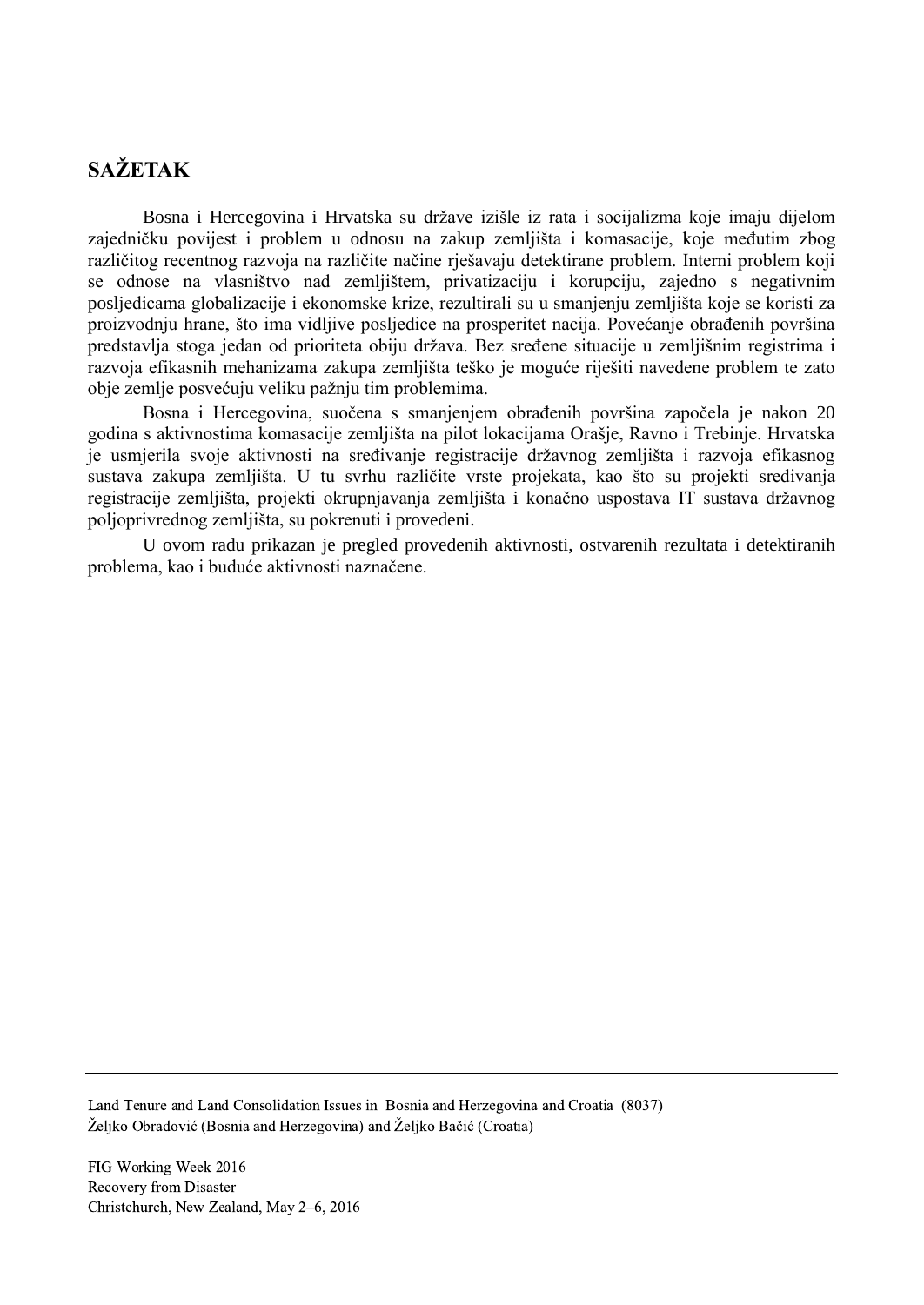# **Land Tenure and Land Consolidation Issues in Bosnia and Herzegovina and Croatia**

## **Željko Obradović, Bosnia and Herzegovina, Željko Bačić, Croatia**

#### **1. INTRODUCTION**

Almost twenty years after the war on their territory, Bosnia and Herzegovina and Croatia are facing numerous problems in the section of agricultural production that is directly connected to the structure of agricultural land, the status of registration in land registers, cadastre and land registry, and inability of efficient disposal of private, and especially state owned agricultural land. Agricultural land in both countries, see table 1, is characterized by high percentage of state-owned land being the case in most of transition countries in Europe, but also by extreme reduction in size of farms and plots occurring mostly in the states established in the area of former Yugoslavia. Due to the war events, depopulation, pollution of land with mines, transition and globalization affecting particularly agricultural production of economically weaker countries, the agricultural production in both countries has not reached pre-war level yet. Therefore, in both countries, there is a great need to regulate ownership over agricultural land and enable the development of land market in order to make farms grater and to increase thus the productivity and make investments in irrigation and equipment cost effective.

Great areas of state-owned agriculture land, more than 30% in both states, see table 1, are providing the preconditions for the states to be an active factor in agriculture policy, not only as its creators, but also a subject in land consolidation, especially the consolidation of farms. The change of economic system has created the situation in which the agriculture land cultivated in the former system by state-owned agricultural companies can be turned into an object of different forms of tenure, which initiated the procedure of passing the regulations about the disposal of agricultural land. Therefore, both entities in Bosnia and Herzegovina and Croatia adopted Laws on agriculture land. However, due to the outdated data in cadastre and land registry, to the lack of records about state-owned agricultural land, to the insufficient professional capacities in local and regional selfgovernments and state agencies, the agricultural land acts in both countries are implemented weakly and land tenure is carried out with considerable problems and is often the source of conflicts, and very often the object of corruptive actions.

The ministries responsible for agriculture have therefore invested lot of effort in establishing the institutions in past fifteen years that pass the regulations on agricultural land, especially in the establishment of Agriculture land agencies directly responsible for land disposal affairs, hence also the tenure of agriculture land. Croatia has also, as a part of its adaptation to EU, established Paying Agency for Agriculture, Fisheries and Rural Development, and Integrated Administrative Control System – IACS. One of the tasks of these agencies is also the creation of preconditions for efficient functioning of agricultural land market, which has not been accomplished yet. The agricultural land transactions are carried out individually and sporadically, while the tenders for sale of state owned agriculture land were rarely applied to. It does not mean that there is no interest to buy state owned

Land Tenure and Land Consolidation Issues in Bosnia and Herzegovina and Croatia (8037) Željko Obradović (Bosnia and Herzegovina) and Željko Bačić (Croatia)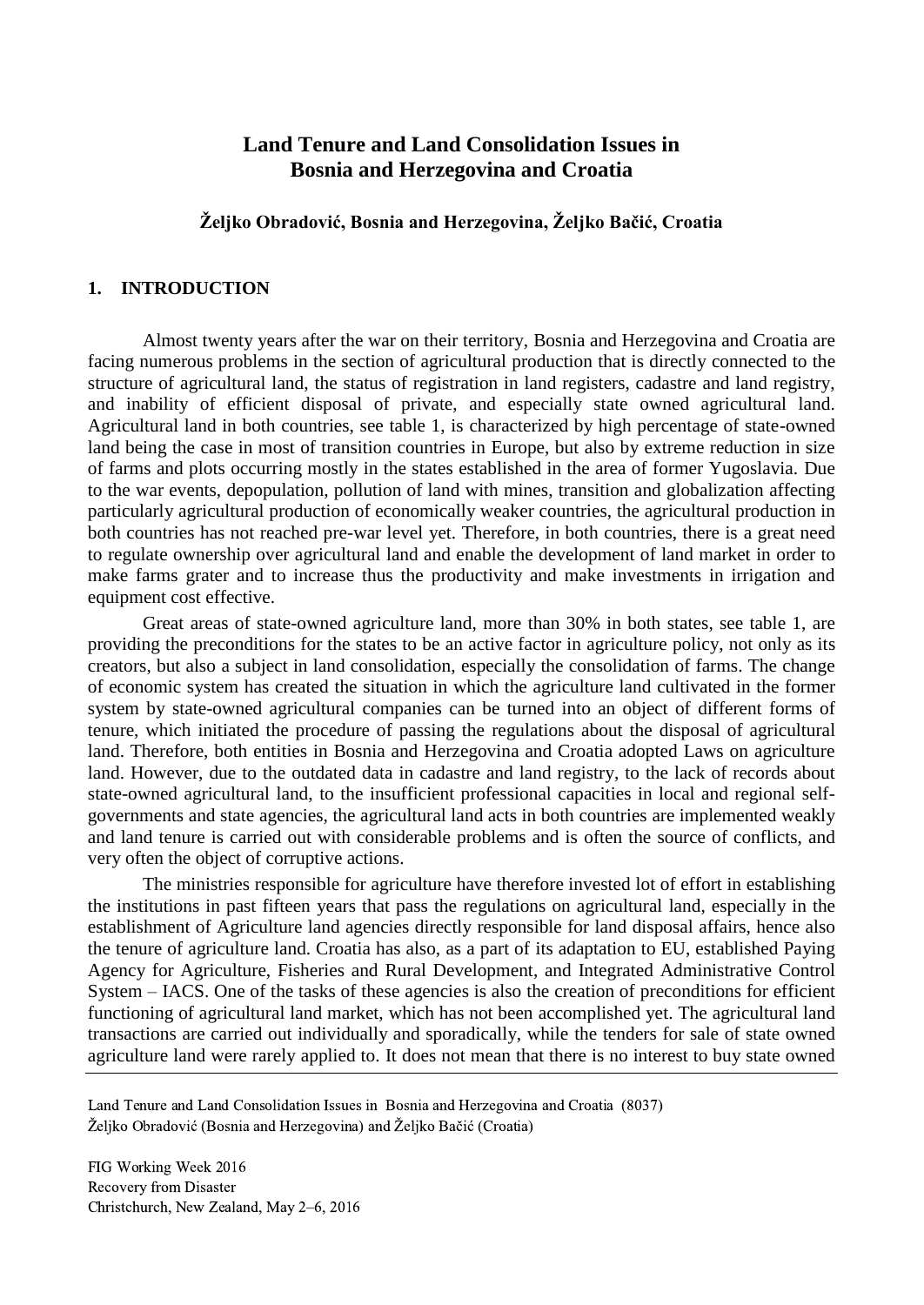agriculture land, but the land offered by state is not the land that the private sector would like to buy, especially because it is not willing to pay the requested price. This is partly an absurd situation, because the price of construction land has reached up to 500 Euro/m² in the past ten years, while the average price of agriculture land is around 2.600 Euro/ha (10.000m²), see table 2. The mentioned price disparity of construction and agricultural land has created other situations for malversation in land transactions providing the possibility to purchase agricultural land, to convert it into building land and then sell it in order to gain extra profit.

| Structure of land, ownership | B&H       |       | Croatia    |       |
|------------------------------|-----------|-------|------------|-------|
| and average size             | ha        | $\%$  | ha         | $\%$  |
| Total area                   | 5.112.879 | 100   | 5.653.700  | 100   |
| Forests and barren land      | 2.709.769 | 53,00 | 2.688.687  | 45,76 |
| Agriculture land             | 2.557.415 | 47,00 | 3.187.494  | 54,24 |
|                              |           |       |            |       |
| Private ownership            | 3.443.524 | 67,35 | 2.043.767* | 64,12 |
| State ownership              | 1.669.355 | 32,65 | 1.143.727* | 35,88 |
|                              |           |       |            |       |
| a.s. of farm                 | $2.0**$   |       | 2,6        |       |
| a.s. of plot                 | $0.26**$  |       | 0,61       |       |

Table 1: Land structure in Bosnia and Herzegovina and Croatia (Ćorić et all. 2011; USAID, 2006)

\* Only agricultural land

\*\* Data are outdated, recent data are missing!

The geodetic authorities in both countries have an active role in regulating the state of agricultural land registration. These institutions work on a number of projects related to reform and improvement of land registers, their adjustment with the situation in the field and securing digital spatial data necessary for other registers and databases. These activities were earlier and are now supported by land administration reform project financed by the World Bank loans. The institutions in both countries have already completed one major project and are presently working on the following projects, Real Estate Registration Project in Bosnia and Herzegovina, i.e. Integrated Land Administration System Project in Croatia (Obradović et all, 2014). There are a lot of similarities in work on these projects, but also many differences due to the fact that the registration systems are different. Croatia has classic middle-European dual registration system (cadastre and land registry), the Federation of Bosnia and Herzegovina is in transition to dual registration system, while the Republic of Srpska in Bosnia and Herzegovina has integrated single registration system. As it was previously the case in Croatia, the preparatory activities, pilot projects and studies in Bosnia and Herzegovina have been funded in the past several years through bilateral technical aid projects. Today, the major bilateral project in Bosnia and Herzegovina is the Swedish project "Capacity Building for Improvement of Land Administration and Procedures in Bosnia and Herzegovina –

Land Tenure and Land Consolidation Issues in Bosnia and Herzegovina and Croatia (8037) Željko Obradović (Bosnia and Herzegovina) and Željko Bačić (Croatia)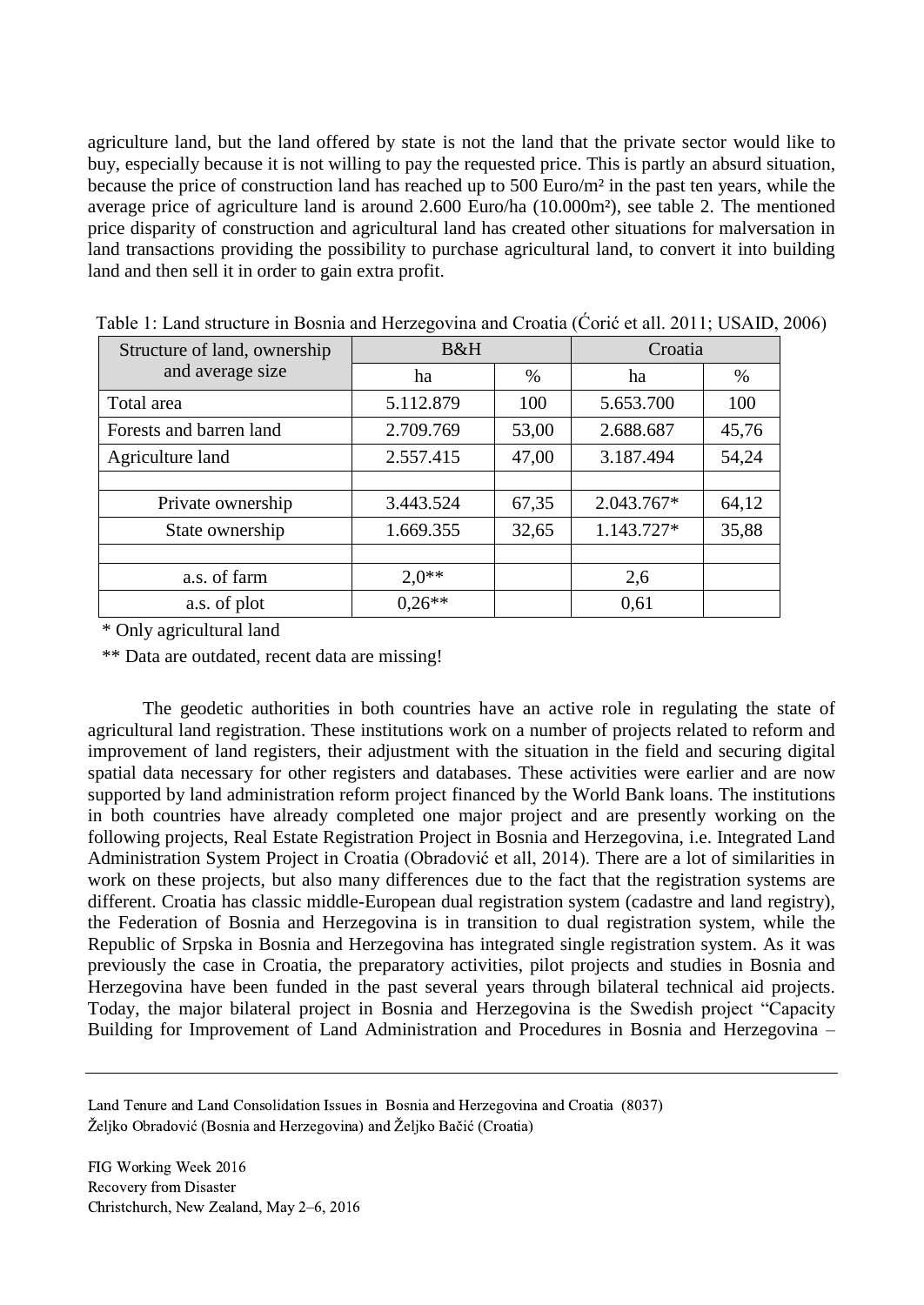CILAP (CILAP Project) executed by Lantmäteriet and supported by the Kingdom of Norway (Statens kartverk).

| <b>Country</b> | (EUR/ha) | Country        | (EUR/ha) |
|----------------|----------|----------------|----------|
| Ireland        | 14.400   | Croatia        | 2.600    |
| Italy          | 14.300   | Czech Republic | 2.500    |
| Germany        | 9.400    | Hungary        | 1.900    |
| Spain          | 6.000    | Poland         | 1.300    |
| Greece         | 5.100    | Latvia         | 530      |
| France         | 3.900    | Romania        | 490      |

Table 2: Average price of agriculture land in Croatia and some EU countries\*

The geodetic authorities of both countries have been included in the completed projects and are included in the projects in process either as competent authority of project execution or institutions participating in project realization.

## **2. LAND CONSOLIDATION PILOT PROJECTS IN ORAŠJE AND RAVNO**

Land consolidation in Bosnia and Herzegovina started relatively late compared to other republics of the former state. Unlike Croatia, where the first land consolidations were carried out already at the time of Austro-Hungarian Empire, land consolidation in Bosnia and Herzegovina was conducted in two periods from 1981-1985 and 1985-1990. In this for land consolidation short period, less than 100.000 ha were included into land consolidation. For example, since 1902 when the first land consolidation started in Croatia, some 650.000 ha of agriculture land have been consolidated until the present day. The post-war political instability, territorial and ethnic division, neglecting authorities and permanent lack of budget funds contributed to the deterioration of agriculture, the disappearance of institutions and experienced staff, and vanishing of land consolidation activities in Bosnia and Herzegovina. Only in 2012, the realization of the project Preparation of Land Consolidation Strategies and the Implementation of Voluntary Land Consolidation Pilot Projects started with the help of World Food and Agriculture Organization – FAO. The objective of this project is to contribute to sustainable rural and agricultural development in Bosnia and Herzegovina through longer-term arrangements by implementing a strategy for land consolidation. The outcome of this project should be the preparation of the strategy for land consolidation and an increased capacity to design and implement modern land consolidation projects. The project should deliver three outputs (Eberlin, 2013):

- proposal for a national strategy for land consolidation,
- conduct of land consolidation pilot activities in selected pilot communities and

*<sup>\*</sup> Source: EUROSTAT, Ministry of Agricutlure of Republic of Croatia*

Land Tenure and Land Consolidation Issues in Bosnia and Herzegovina and Croatia (8037) Željko Obradović (Bosnia and Herzegovina) and Željko Bačić (Croatia)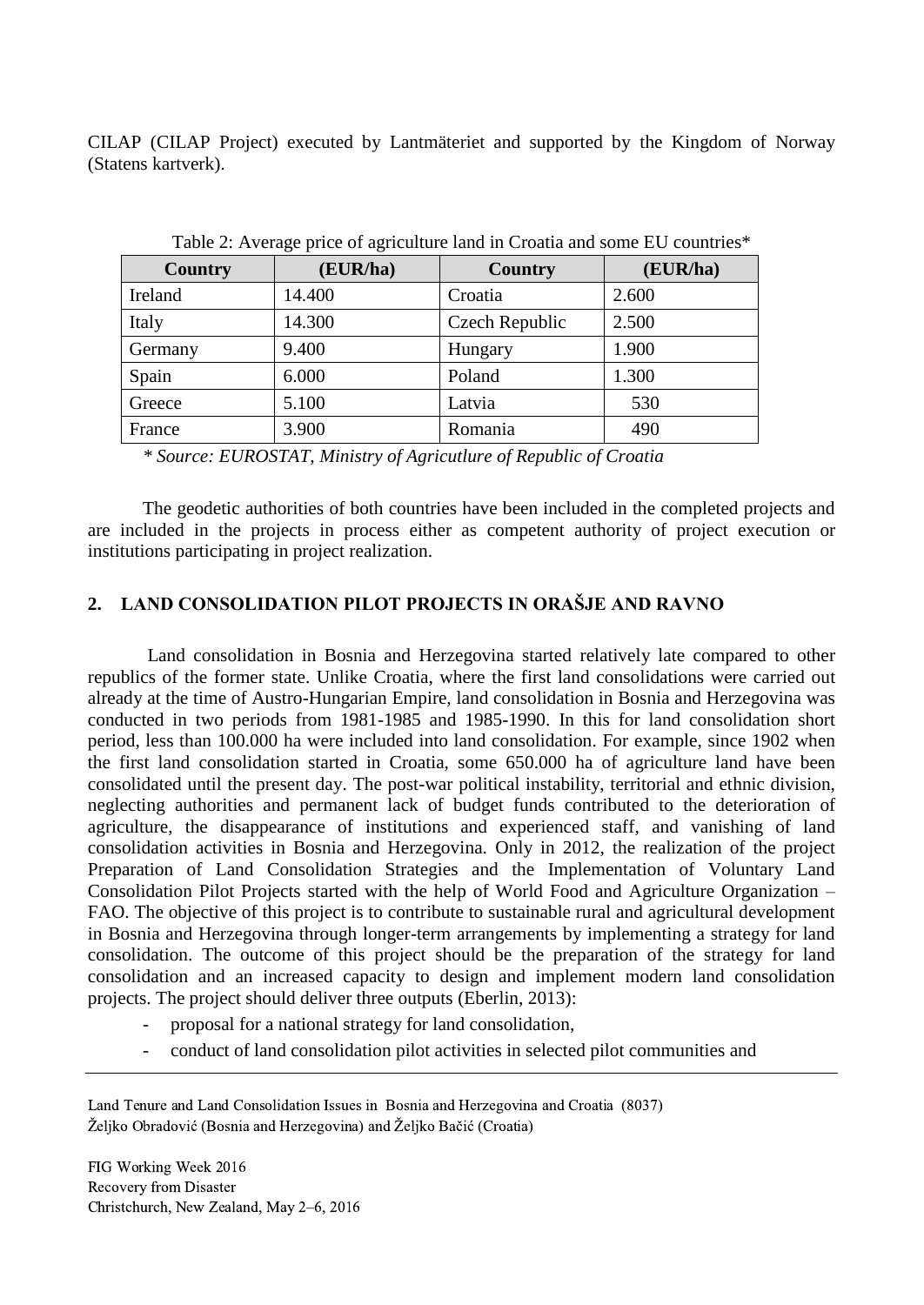- implementation of institutional capacity development program for implementing land consolidation.

A project team was gathered including the experts at the state, entity and pilot project level, consisting of (Eberlin, 2013):

- national project coordinator,
- entity focal points
- international experts on land consolidation and GIS
- FAO experts on land tenure and rural development, land administration, legal issues of land tenure and rural development and gender,
- national experts on land consolidation, legal expert on land issues and gender and rural development, and
- local team consisting of local team leader/land consolidation planer, local community development expert/land use planner and local cadastre and land registration expert.

Within the frame of this project, two land consolidation pilot projects were launched in the Federation of Bosnia and Herzegovina. The pilot project Ravno, in the cadastral municipality Trnčine covering 104,5 ha, 799 parcels and 122 land possessors, see Figure 1.



Figure 1: Pilot project Ravno, land consolidation area. Mahir and Pijunović, 2013.

Land Tenure and Land Consolidation Issues in Bosnia and Herzegovina and Croatia (8037) Željko Obradović (Bosnia and Herzegovina) and Željko Bačić (Croatia)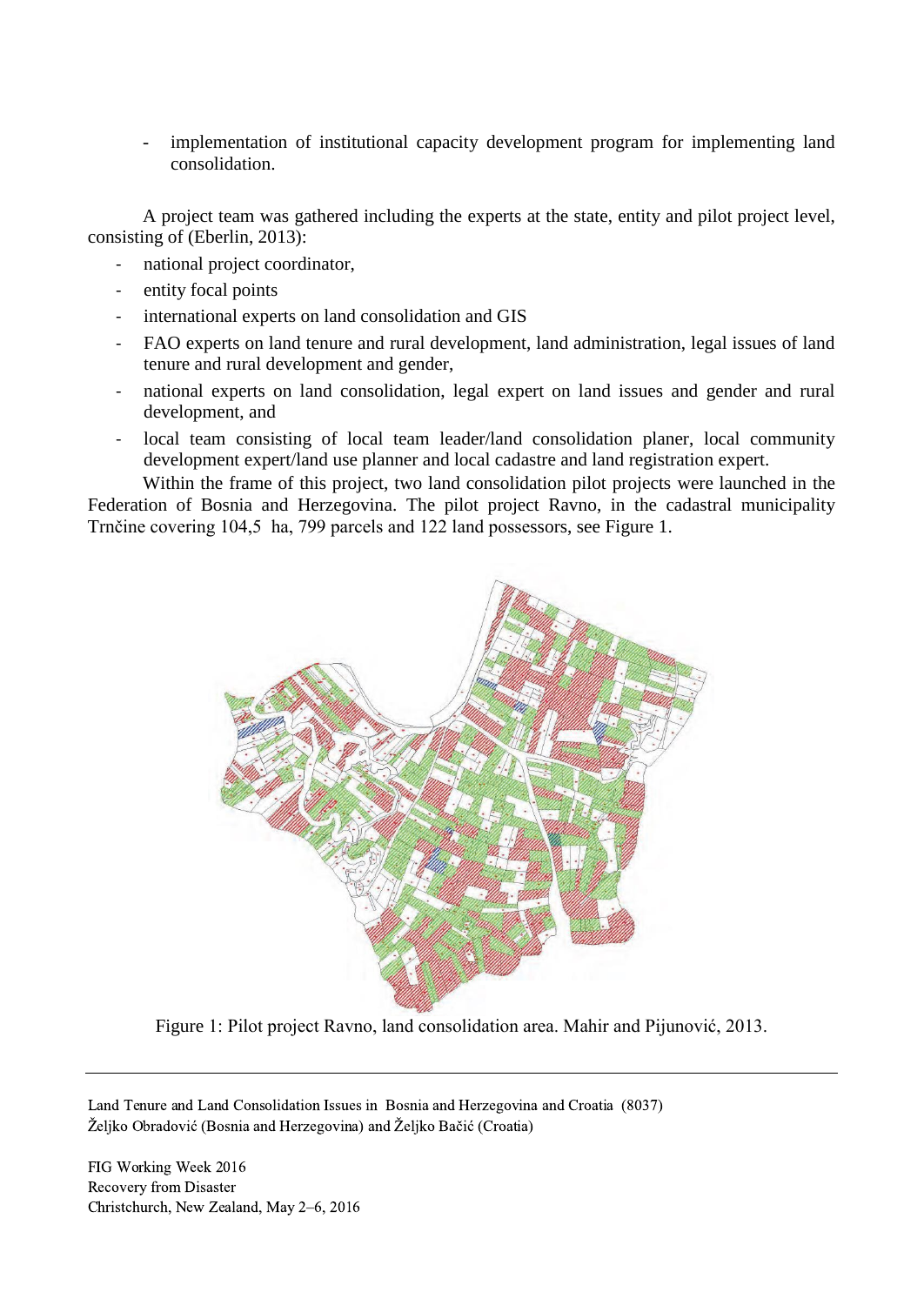The second location is in the municipality of Orašje covering the parts of cadastral municipality of Vidovice and Kopanice. The area to be consolidated is about 3.000 ha. Both pilot projects will be executed in accordance to the applicable Law on Land Consolidation and Law on Survey and Real-Estate Cadastre. The whole process will be voluntary for land owners and possessors. In order to complete the land consolidation, the Municipality of Ravno:

- organized the referendum of the land consolidation participants related to their decision on the necessity to conduct the land consolidation,
- passed the decision on land consolidation acceptance,
- established the land consolidation commission,
- established the list of land consolidation participants with the data about the plot entries related to land consolidation volume,
- is working on solving the issue of usurped land in land consolidation area, and
- updated cadastral map and the register of land consolidation area.

The engaged surveying company established geodetic network and conducted surveying works in accordance with the project. Land consolidation commission defined the value of each parcel included in land consolidation, issued the real situation that each participant in land consolidation is entering into the process with. Based on new structure of parcels, the distribution of parcels was done in accordance with the wishes of the participants, and calculation was made. The parcels were publically presented and the opportunity for complaints opened. There was only one complaint lodged in the entire area, and it was successfully resolved. The final technical report was delivered in December 2013, and project successfully finished in 2014.

The same procedure has been applied on the pilot location Orašje, but the works are not being completed so quickly due to the size of land consolidation area and the fact that some areas are mine polluted. It is estimated that Orašje land consolidation will be finished by end of the year 2016.

### **3. REGISTRATION AND USAGE OF STATE-OWNED AGRICULTURAL LAND IN CROATIA**

In twenty four years of Croatian independence, the ministry responsible for agriculture has adopted a number of strategic and program documents related to rural development and agricultural production. But it is hard not to get the impression that major questions have not yet been solved unambiguously, and the agricultural development in Croatia is not strategically clearly defined. The above mentioned is related to the fact that the basic regulation specifying the status and disposal of agriculture land, the Agricultural Land Act, was repeatedly passed four times in the observed period, in 1991, 2001, 2008 and 2013. The documents were changed and amended eight times in the periods between the adoptions of the new versions of the Law (Kontrec, 2014). In the context of land tenure, the government bodies are focused on problems related to state owned agriculture land, while the problems related to land tenure of private agriculture land have not been addressed (Mičević, 2014). The disposal of state-owned agricultural land is burdened with numerous problems

Land Tenure and Land Consolidation Issues in Bosnia and Herzegovina and Croatia (8037) Željko Obradović (Bosnia and Herzegovina) and Željko Bačić (Croatia)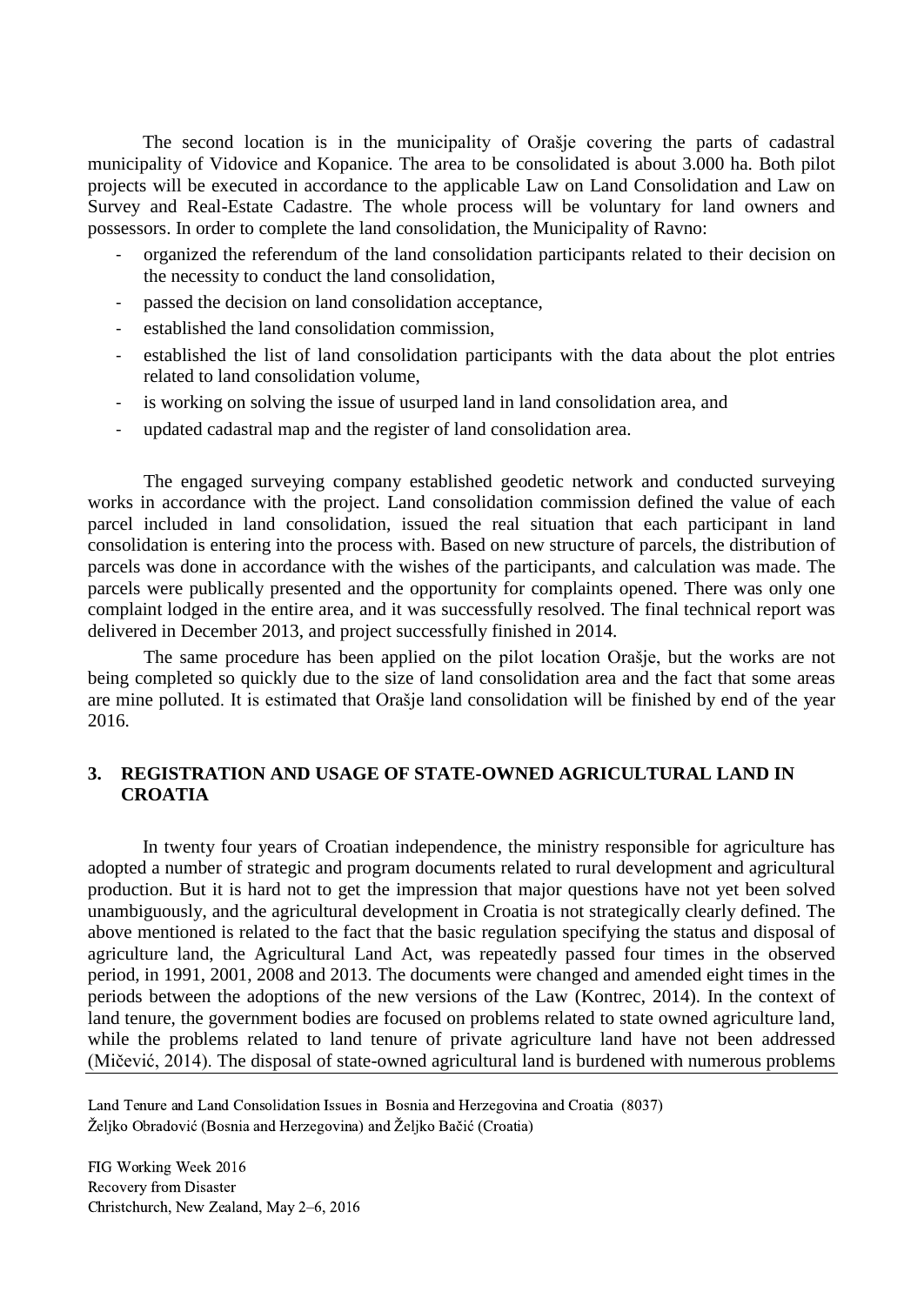caused according to the study "Analiza upravljanja poljoprivrednim zemljištem u Republici Hrvatskoj te preporuke za daljnju decentralizaciju" (Analysis of Agricultural Land Administration in the Republic of Croatia with Recommendations for Further Decentralization), in (USAID, 2006) by the following issues:

- relatively high portion of state ownership (approximately  $1/3$ ) in total agricultural land, as the consequence of socio-politic organization of former state, the problem present in all countries in transition in Europe,
- lack of organization and harmonization of cadastral and land registry data with the situation in the field resulting in underdeveloped land market,
- unsolved ownership relations land for restitution of seized property, non-executed contracts on land exchange of former agriculture companies and similar,
- small size of agricultural land plots,
- unregulated plots and undeveloped infrastructure (roads, hydro-technical, hydro- melioration and agro-melioration structures),
- complexity of existing legal regulations,
- frequent changes and amendments of legal regulations,
- long-lasting waiting for necessary permissions, and
- insufficient professional qualification of staff in some local self-governments.

The mentioned study recommended among other things also the simplification and further decentralization of land tenure procedures that has not been made through the changes of regulations in 2008 and 2013. However, it has to be mentioned that in period from 2012-2014, a considerable effort has been made to regulate the status of land tenure on state-owned agricultural land. Namely, the figures from Agriculture Land Agency (Mičević, 2014) indicate that only 398 local self-governments out of 547 of them have delivered Agriculture Land Disposal Programs (73%) in the period of ten years from 2001-2011 out of which 384 were accepted. Also, the figures from 2014 show that out of 552.504 ha of the state owned agricultural land registered at that time, only the land disposal contracts for 263.307 ha were concluded covering only 48%, meaning that 52% of state-owned agriculture land was out of use, or used illegally.

The difference in volume of state-owned agricultural land regarding the fact that the Ministry of Agriculture dealt with the mentioned 552.504 ha, while the Croatian Bureau of Statistics processed 703.461 ha, showed that the records have been unreliable for number of years revealing that all projections and plans in the past twenty years have been doubtful since they are based on unreliable figures. Agricultural Land Agency made therefore the inventory of state-owned agricultural land in 2014 using the data from all available sources: cadastre maintained by State Geodetic Administration, land registry books maintained by municipal courts, Paying Agency for Agriculture, Fisheries and Rural Development Register, Croatian Forests and Croatian Water Register, the registers of Ministry of Environmental and Natural Protection, and other. Within the frame of this project, IT system for the disposal of state owned agricultural land has been established providing the possibility to determine that volume of state-owned agricultural land amounts to 738.126 ha being 33,6% more than indicated by the previous estimation given by the

Land Tenure and Land Consolidation Issues in Bosnia and Herzegovina and Croatia (8037) Željko Obradović (Bosnia and Herzegovina) and Željko Bačić (Croatia)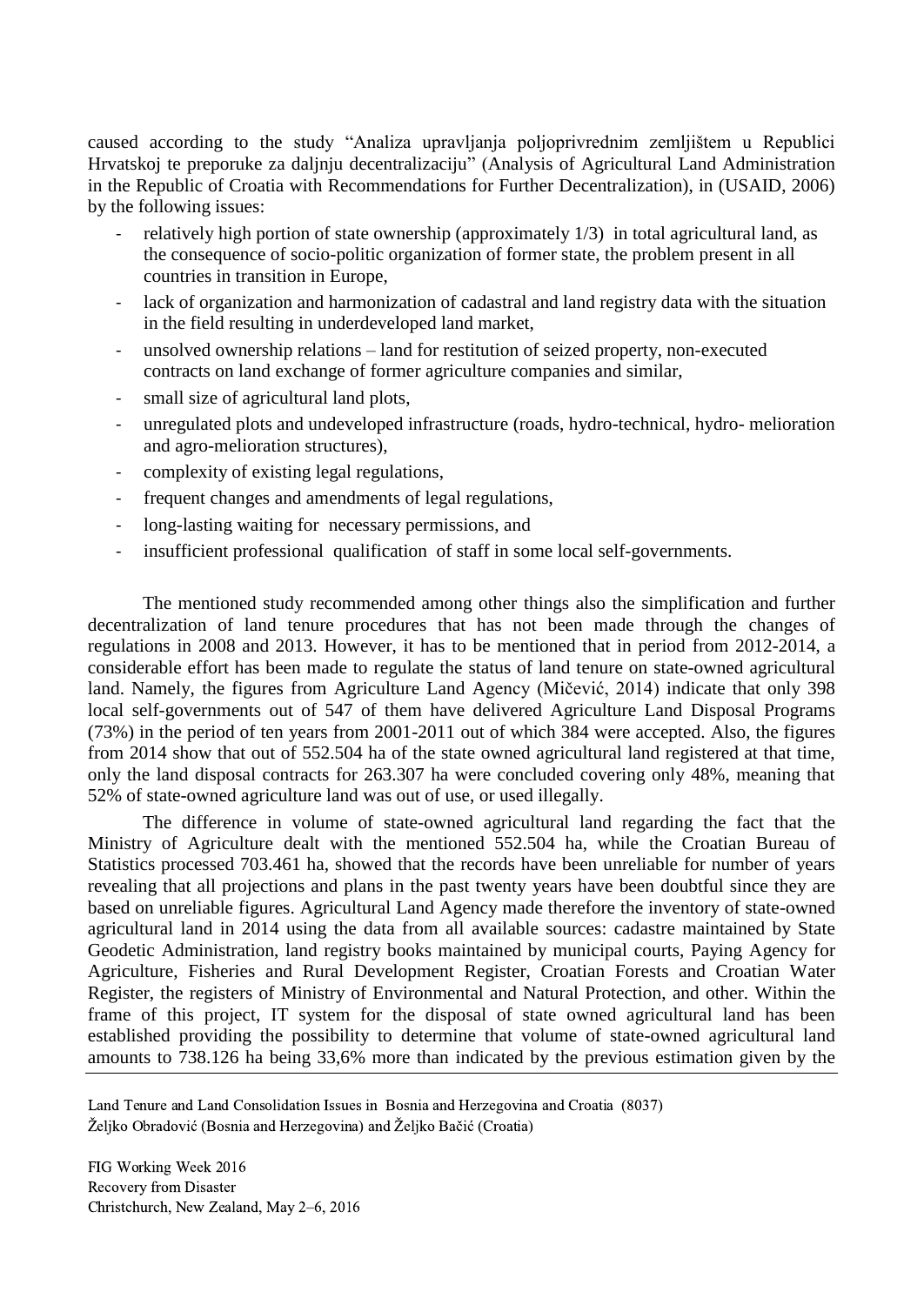Ministry. The establishment of this IT system presents a new quality in the administration of stateowned agriculture land. This should be followed by:

- networking of this system with other institutions registers,
- procedures of registering the land ownership of the Republic of Croatia ownership on land,
- harmonization of the register entries with the situation in the field,
- concentration and land consolidation of land,
- establishment of billing system, and
- release of public portal in 2015 (Mičević, 2014).

Preparing the next steps, the Ministry of Agriculture and Agriculture Land Agency supported by Swedish Agency for International Development (SIDA) conducted in the years 2006- 2011 the pilot project on concentration of agricultural land on five locations in Croatia. The selected locations were characterized by completely different natural and economic conditions. The goal of the project was to elaborate the methodology for concentration procedures, the absence of which also represents serious obstacle to efficient agricultural production in Croatia because of the small size of plots. The goals of this project were the following (Budanko-Penavić, 2008):

- contribution to sustainable development of agricultural and rural areas,
- support in the development of national policy of agricultural land concentration, and
- development of institutional, legal and technical frame for the concentration of agriculture land.



Figure 2: Pilot location Vidovec, Agricultural land concentration project

Land Tenure and Land Consolidation Issues in Bosnia and Herzegovina and Croatia (8037) Željko Obradović (Bosnia and Herzegovina) and Željko Bačić (Croatia)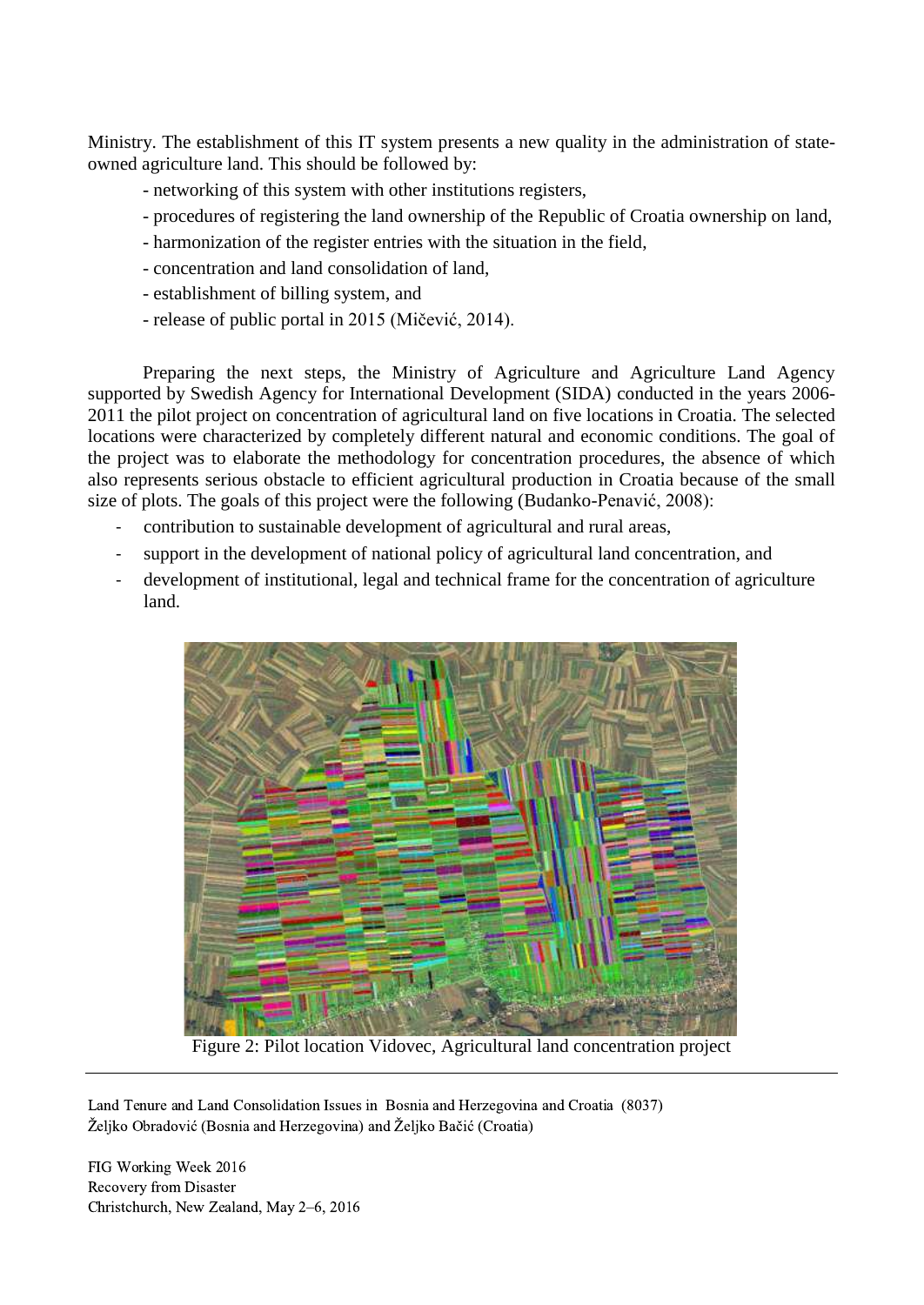In the work on this project, the obstacles related to the concentration of agricultural land were detected, as well as to the scope of such project based on voluntary approach and absence of any comprehensive technical measures, which defined the limits of such procedure at the end. For example, on the pilot location Vidovec in Varaždin County, the pilot project included 3.540 plots covering the area of 395 ha with the average size of a being 0,67 ha, and the average size of a plot being 0.26 ha, see Figure 2. There were 1.100 proprietors included in the project with 351 participating in it. At the end, 173 procedures were launched, 27 parcel divisions done and 64 contracts concluded resulting in amalgamation of 66 plots.

Based on the collected information in this project, and the need to create the frame for land concentration in Croatia, the Ministry of Agriculture prepared the new Law on Land Consolidation of Agricultural Land which has been adopted in May of this year (2015). Adoption of Multiannual Land Consolidation Program is foreseen in 2016.

## **4. REGULATION OF REGISTERS OF UNREGULATED STATE-OWNED AGRICULUTRAL LAND IN CROATIA**

Becoming independent, Croatia has soon adopted new regulation on ownership (Law on Ownership and Other Real Rights in 1996). With this law, the social ownership established in the time of socialism has been abandoned. This change had considerable impact on disposal and usage of agricultural land because considerable areas of agricultural land had the status of social ownership. This land was used, in fact possessed by state-owned agricultural companies, cooperatives, fish pond companies and municipalities. The acquirement of this land was fair, by direct purchase from private owners, by obtaining the land taken away from private owners on different basis, the land sold because of tax debt or by exchanging the land for so called farmer's pension. Agricultural companies regulated most of this land by constructing the basic canal network, detailed drainage and road network and afterwards merged such land in bigger or smaller blocks of land.

Per se, the above mentioned would not represent any problem when solving the ownership issues on land had not been neglected in accordance with the practice of that time. Since in the former registration system the registration of land in land registries was generally neglected, the cadastral records related to such land were relevant. But, regarding the state owned agricultural land, a great part of this socially owned land was also not registered in cadastre. Hence, the formed land blocks with road and canal network were kept in cadastre and land registry in hundreds of small plots with the description of previous land use as they were taken from previous owners, see Figure 3.

Land Tenure and Land Consolidation Issues in Bosnia and Herzegovina and Croatia (8037) Željko Obradović (Bosnia and Herzegovina) and Željko Bačić (Croatia)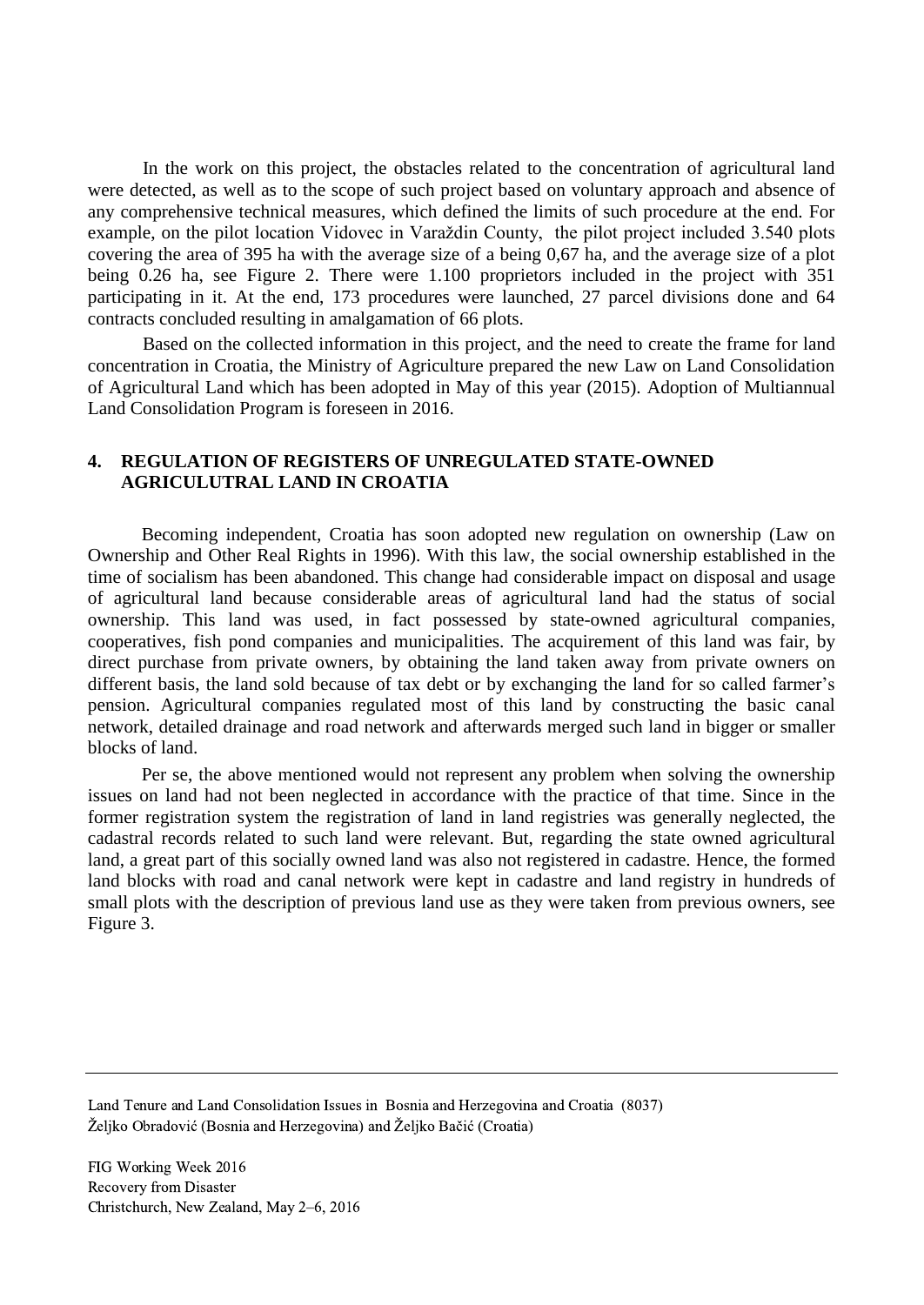

Figure 3: State-owned agricultural land, cadastral municipality Klokočevac (Donđivić, 2004) a) situation in the field b) situation in cadastre (yellow: unsolved plots)

Being aware of this problem that escalated after the end of the Homeland War in 1996 and after the agricultural production was renewed in many areas, Croatia adopted "Program državne izmjere i katastra nekretnina za razdoblje 2001-2005" (State Survey and Real Estate Cadastre Programme for the period from 2001-2005) (Official Gazette 64/2001) and systematically approached the resolution of this problem. Based on available experience, the State Geodetic Administration as the authority responsible for the Programme developed together with the Ministry of Justice, State Attorney's Office, regional (counties) and local (towns and municipalities) the procedure for the regulation of unregulated state-owned agricultural land that was implemented on the territory of eight continental counties where such situations were frequent.

The procedure consisted of four phases:

- organization of involved institutions, preparation and definition of the area of intervention,
- collection of all available documentation,
- geodetic field survey and drafting the geodetic elaborate, and
- solving the title registration for the Republic of Croatia.

Since this activity was one of the priorities of State Geodetic Administration, and regional and local self governments were very interested in those activities, the first phase including the arrangement and preparation, starting with the letter of intention and finishing with signing the financing agreement, took usually less than a year. It depended in fact mainly on the funds available to participants. The second and third phase, i.e. the geodetic works executed by geodetic companies, that depended on the size of the area lasted several months to one year. Only the fourth phase, i.e. solving the ownership registration for the Republic of Croatia, was not possible to be defined in time, since it depended on multiple factors: municipal courts and state attorney office capacities,

Land Tenure and Land Consolidation Issues in Bosnia and Herzegovina and Croatia (8037) Željko Obradović (Bosnia and Herzegovina) and Željko Bačić (Croatia)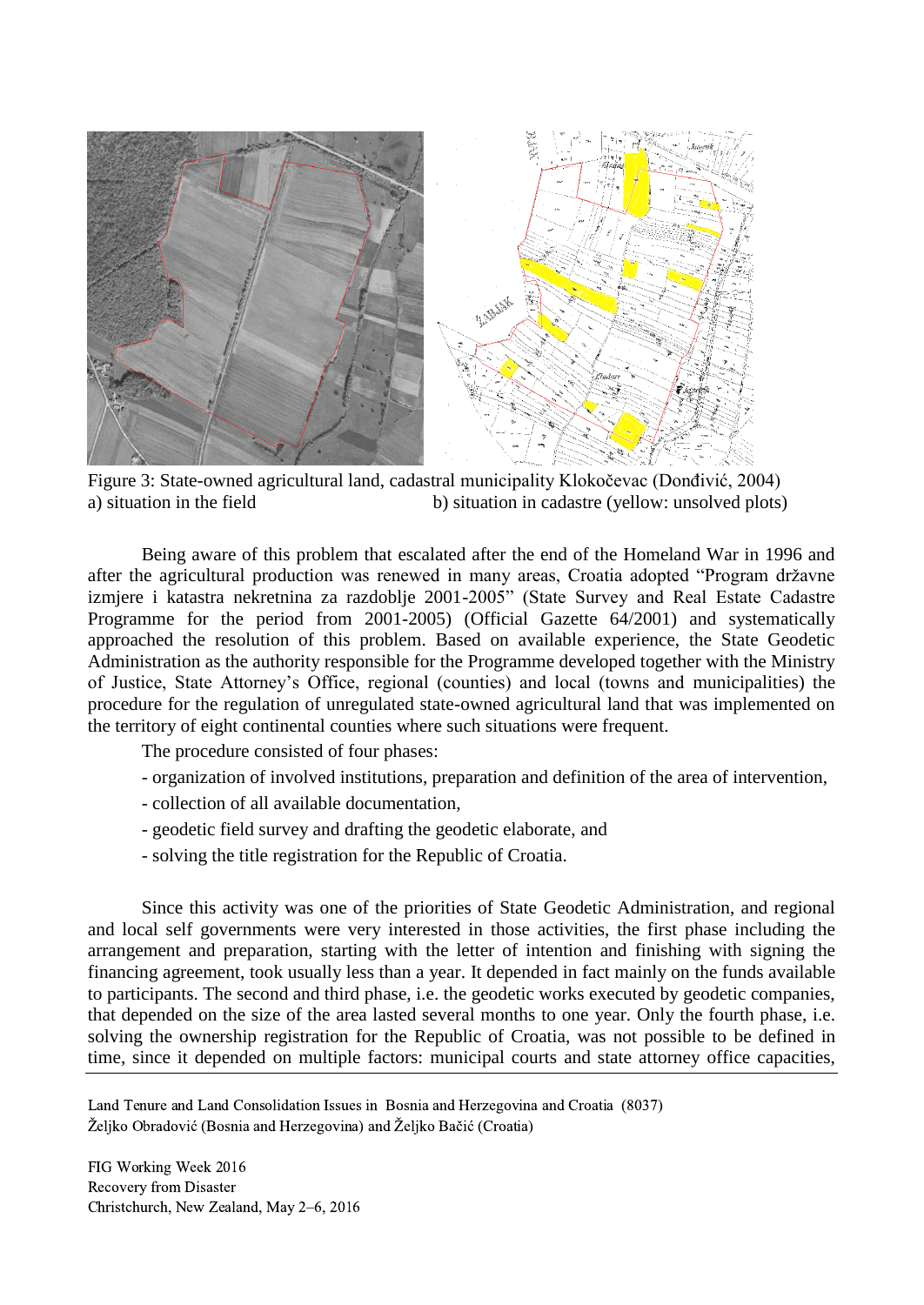condition and completeness of available documentation on acquiring of land by state-owned agriculture company, and the practice of judicial bodies in some specific situations. Apart from demanding less time, the proposed methodology was also significantly cheaper.

The plots with no documents related to the manner in which they were acquired by agricultural companies caused most of the problems in ownership registration. (yellow plots on Figure 3). Assuming that the registration of such plots would not be possible in the same manner as for other plots with proper documentation, and due to the fact that such plots actually did not exist in the field for two or more decades, the land was reserved for such plots during the surveying works on the edges of the defined areas until the final decision was made in the municipal court. Unfortunately, the lawyers did not have equal opinion on how to solve the problems, and the solutions varied from those made on the basis of accepting the prepared documents to those requiring that such problematic plots had to be physically reconstructed in the field at their original location. The above mentioned resulted many times in delaying the completion of the whole procedure and in increased costs.

 In spite of the mentioned problems, the described activity was intensely conducted in years 2001–2011, and the effects of this activity were more than positive. By means of the described procedure conducted in 10 years, about 50.000 ha of unregulated state-owned agricultural land on about 100 locations were registered. The number of plots registered in cadastre was about 250.000 plots, and at the end of the whole activity that resulted in fact in harmonization of the situation in the field with the data entered in cadastral and land registry records, less than 5.000 plots were registered, see example on Figure 4. Further 50.000 ha of agricultural land were regulated by means of cadastral surveys, especially through the project of Cadastre and Land Registry Regulation in the valley of the river Neretva that included 16.344 ha.



Figure 4: Cadastre situation example before and after the completion of regulation project

Land Tenure and Land Consolidation Issues in Bosnia and Herzegovina and Croatia (8037) Željko Obradović (Bosnia and Herzegovina) and Željko Bačić (Croatia)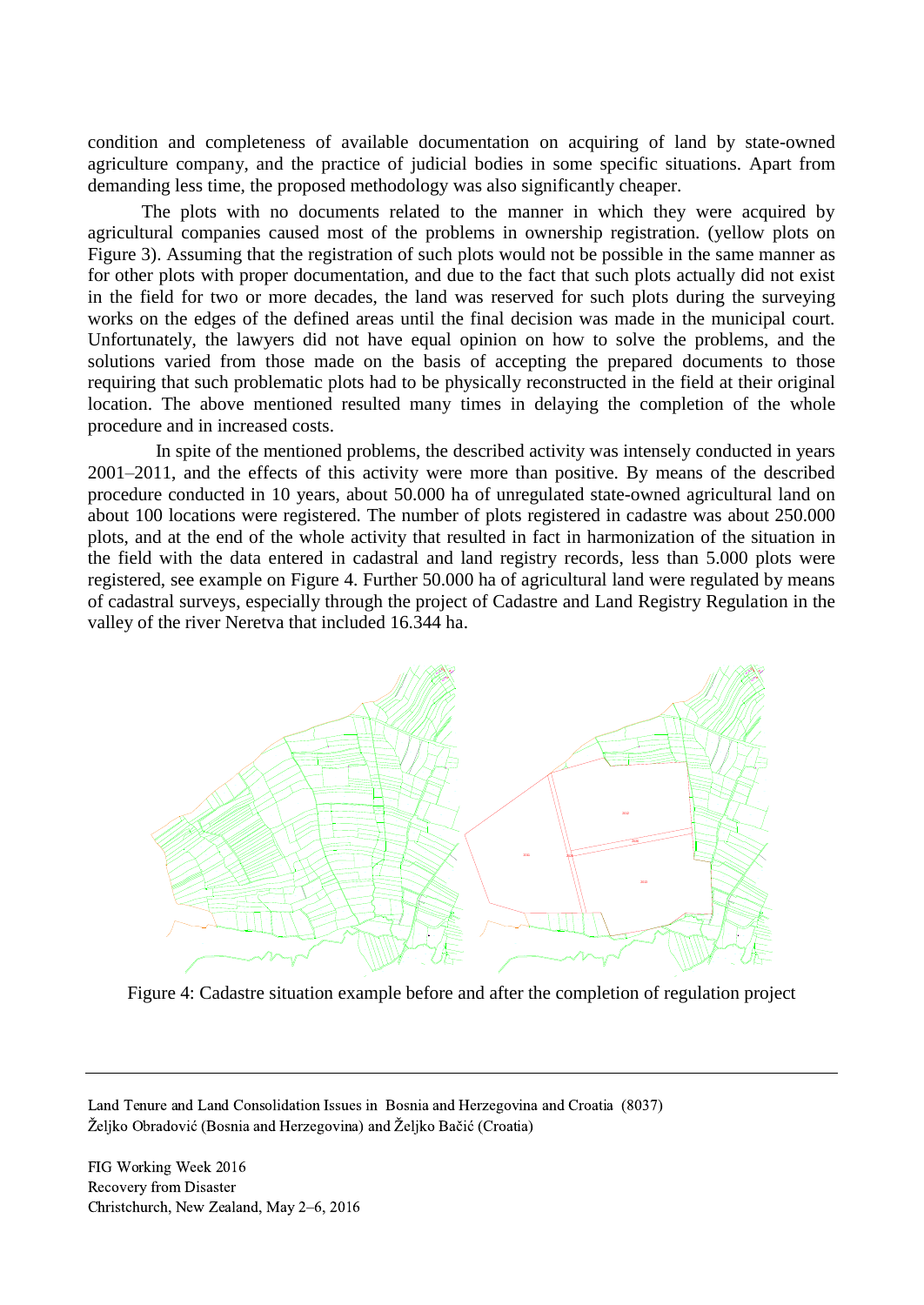#### **5. CONCLUSION**

The activities of the institutions in Bosnia and Herzegovina, and Croatia related to the condition and usage of agricultural land in those two countries show clearly that the problems and their causes have been detected, as well as that a larger number of projects have been completed or are in *process* aiming to find the solutions and develop models to remove specific obstacles or problems. It is also to perceive that all taken measures have not resulted yet in the achievement of substantial changes regarding the disposal of agricultural land and consequently increased the areas that are cultivated. The reasons for this are not only in the agricultural system, but they are of more general character because of the overall weakness of the states, the inefficiency of politics to adopt understandable and executable legal regulations and to define national strategies, the inefficient judicial and governmental administration, its pauperization on to many institutions and regional and local self governments are additionally slowing down the implementation of reforms and bringing the agricultural land to its purpose.

It has to be mentioned that the circumstances in which those two countries conducted all mentioned activities have been additionally burdened with many problems resulting from prior wartime. However, all conducted activities are properly focused on regulating the present situation and on contributing to the establishment of the framework for modern and efficient agricultural production, but the time needed to do it remains still unknown. Therefore measures that follow, like multiannual programmes, full harmonization of cadastre and land registry and establishment of efficient IT systems should provide framework for successful end of started reforms.

#### **REFERENCES**

- Budanko-Penavić, A. (2008): The Implementation of Five Pilot Projects on Land Consolidation in Croatia. Proceedings of 43rd Croatian and 3rd International Symposium on Agriculture, Opatija February 18-21 2008, page 39-47.
- Ćorić, R., Bogunović, M., Vego, D., Ivanković, S. Hadžiabulić, S. (2011): Strategija gospodarenja poljoprivrednim zemljištem. Agronomsko i prehrambeno-tehnološki fakultet Sveučilišta u Mostaru, page 1-194.
- Donđivić, J. (2004): Sređivanje poljoprivrednog zemljišta u vlasništvu RH na području BBŽ, presentation, 24.02.2004., 25 slides.
- Eberlin, R. (2013): Brief overview of land consolidation project in BiH (TCP/BIH/3301). Regional Land Consolidation Workshop, Sarajevo February 19-20 2013. Presentation.
- EUROSTAT: http://epp.eurostat.ec.europa.eu
- Kontrec, D. (2014): Pravni status i raspolaganje poljoprivrednim zemljištem u Republici Hrvatskoj – povijesni prikaz, *de lege lata, de lege ferenda*. Radovi Zavoda za znanstveni rad, HAZU Varaždin, no.25, professional paper 69-95. HAZU.

Land Tenure and Land Consolidation Issues in Bosnia and Herzegovina and Croatia (8037) Željko Obradović (Bosnia and Herzegovina) and Željko Bačić (Croatia)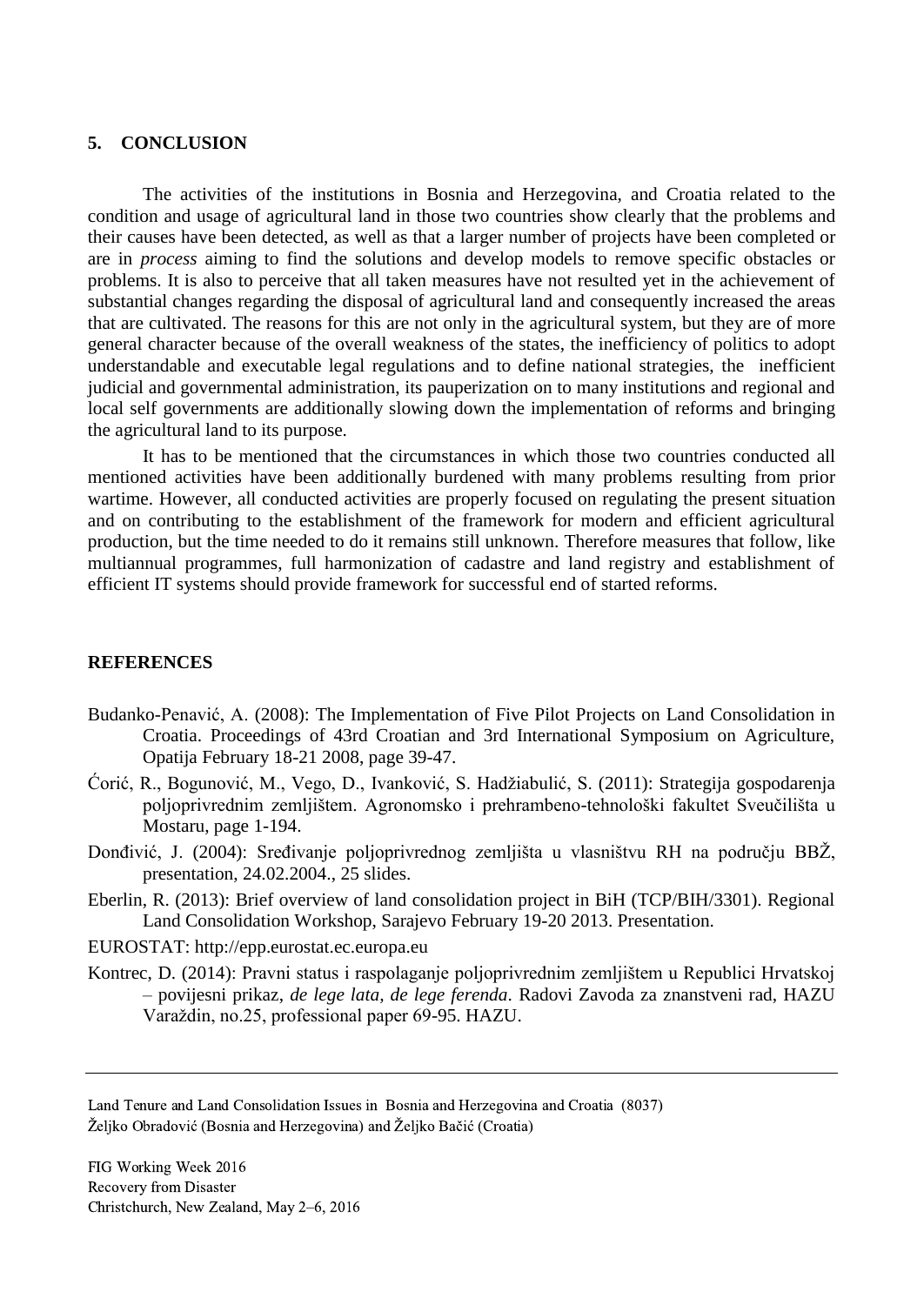- Mahir, E. I Pijunović, V. (2013): Podrška izrada strategije komasacije i provedba pilot projekta komasacije u području Popovog polja. Regional Land Consolidation Workshop, Sarajevo February 19-20 2013. Presentation, 13 slides.
- Mičević, B. (2014): Do kraja godine u zakup 80 do 100 tisuća ha državnog poljoprivrednog zemljišta. Poslovni dnevnik 24.02.2014.
- Mičević, B. (2014): Informacijski sustav i raspolaganje državnim poljoprivrednim zemljištem. Prezentacija 3.09.2014. Agency for Agricultura Land, 20 slides.
- Obradović, Ž., Zimić, A., Bačić, Ž. (2014): Building Capacity and Communication for Land Administration in BiH. Annual World Bank Conference on Land and Poverty, The World Bank - Washington DC, March 24-27, 2014, poster.
- Official gazette (2001): Program državne izmjere i katastra nekretnina za razdoblje 2001-2005. No. 64/2001.
- USAID (2006): Analiza upravljanja poljoprivrednim zemljištem u Republici Hrvatskoj te preporuke za daljnju decentralizaciju. Studija, The Urban institute, 1-24. ISBN 978-953-73-13-7.

### **BIOGRAPHICAL NOTES**

| Name, Surname   | Željko, Obradović                                                                                                                            |
|-----------------|----------------------------------------------------------------------------------------------------------------------------------------------|
| Nationality     | Croat                                                                                                                                        |
| Date of birth   | $10^{th}$ April 1964                                                                                                                         |
| <b>Status</b>   | Married                                                                                                                                      |
| Education:      |                                                                                                                                              |
| 1984-1990       | Dipl. Ing. University of Sarajevo, Faculty of Geodesy                                                                                        |
| Employers:      |                                                                                                                                              |
| $01/2005 -$     | $07/1991 - 01/2005$ Local and Regional Cadastre Offices, Director<br>Federal Administration for Geodetic and Real Property Affairs, Director |
| Memberships:    |                                                                                                                                              |
| Since 1995      | Geodetic Assocation of Herceg-Bosna, member                                                                                                  |
| Since 2006      | Eurogeographics, member                                                                                                                      |
| Since 2009      | Cambridge Conference, member                                                                                                                 |
| Since 2009-2011 | Eurogeographics Management Board member                                                                                                      |
| Interests:      | cadastre, digital mapping, physical planning, ecology, cartography                                                                           |

| Nationality<br>Croat<br>$11th$ January 1961<br>Date of birth | Name, Surname | Željko, Bačić |  |
|--------------------------------------------------------------|---------------|---------------|--|
|                                                              |               |               |  |
|                                                              |               |               |  |

Land Tenure and Land Consolidation Issues in Bosnia and Herzegovina and Croatia (8037) Željko Obradović (Bosnia and Herzegovina) and Željko Bačić (Croatia)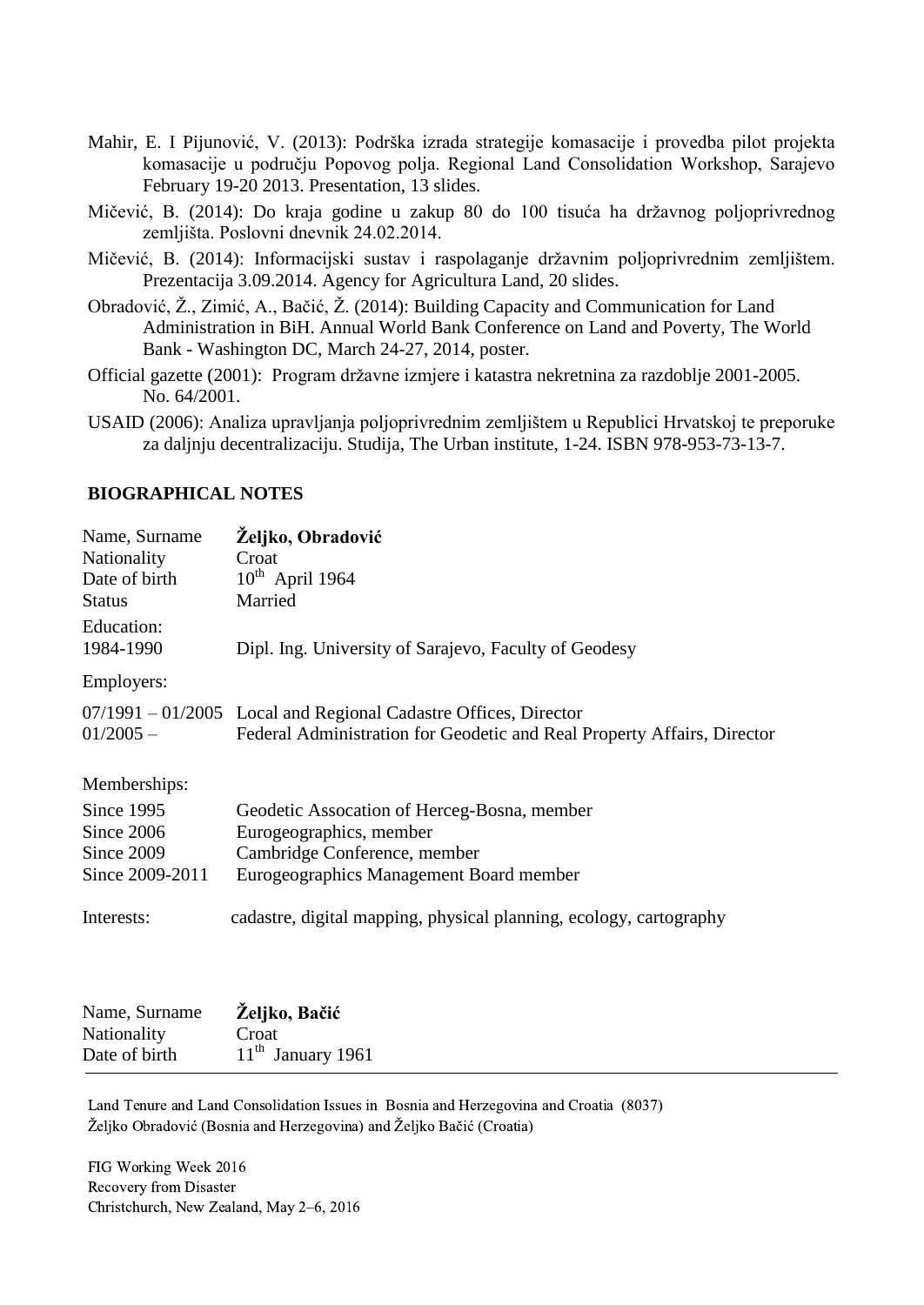| <b>Status</b>                                                                               | Married                                                                                                                                                                                                                                                                                                                                                                                                                                             |
|---------------------------------------------------------------------------------------------|-----------------------------------------------------------------------------------------------------------------------------------------------------------------------------------------------------------------------------------------------------------------------------------------------------------------------------------------------------------------------------------------------------------------------------------------------------|
| Education:<br>1979-1986<br>1993-1997                                                        | Dipl. Ing. University of Zagreb, Faculty of Geodesy<br>PhD. Technical University Graz, Department for Applied Geodesy and<br>Photogrammetry                                                                                                                                                                                                                                                                                                         |
| Employers:                                                                                  |                                                                                                                                                                                                                                                                                                                                                                                                                                                     |
| 12/1987 - 07/1997<br>$07/1997 -$<br>$08/1999 - 07/2000$<br>$02/2012 -$<br>$10/2015 -$       | University of Zagreb, Faculty of Geodesy – teaching assistant<br>University of Zagreb, Faculty of Geodesy – assistant professor<br>State Geodetic Administration of Croatia, Deputy Director General<br>07/2000 - 02/2012 State Geodetic Administration of Croatia, Director General<br>University of Zagreb, Faculty of Geodesy – full professor<br>University of Zagreb, Faculty of Geodesy, Vice Dean for science and<br>international relations |
| Memberships:                                                                                |                                                                                                                                                                                                                                                                                                                                                                                                                                                     |
| Since 1987<br>Since 1999<br>2002-2009<br>2004-2007<br>Since 2005<br>2005-2011<br>Since 2009 | Croatian Geodetic Association, member<br>Croatian Chamber of Chartered Engineers of Geodesy, member<br>Eurogeographics Management Board, member<br>Eurogeographics Management Board, president<br>Geodetic Assocation of Herceg-Bosna, honorary member<br>Cambridge Confenrence Advisory Board, member<br>Croatian Cartographica Association, honorary member                                                                                       |
| Interests:                                                                                  | SDI, cartography, satellite positioning, GNSS permanent networks, capacity<br>building in surveying,                                                                                                                                                                                                                                                                                                                                                |

## **CONTACTS**

Title, given name and family name: **Željko Obradović** Institution: Federal Administration for Geodetic and Property Affairs Address: Marka Marulića 2 City: 71000 Sarajevo COUNTRY: Bosnia and Herzegovina Tel. + 387 33 215 304 Fax. + 387 33 586 056 Email: zeljko.obradovic@@fgu.com.ba Web site: [http://www.fgu.com.ba](http://www.fgu.com.ba/)

Title, given name and family name: **Željko Bačić** Institution: University of Zagreb, Faculty of Geodesy Address: Kačićeva 26

Land Tenure and Land Consolidation Issues in Bosnia and Herzegovina and Croatia (8037) Željko Obradović (Bosnia and Herzegovina) and Željko Bačić (Croatia)